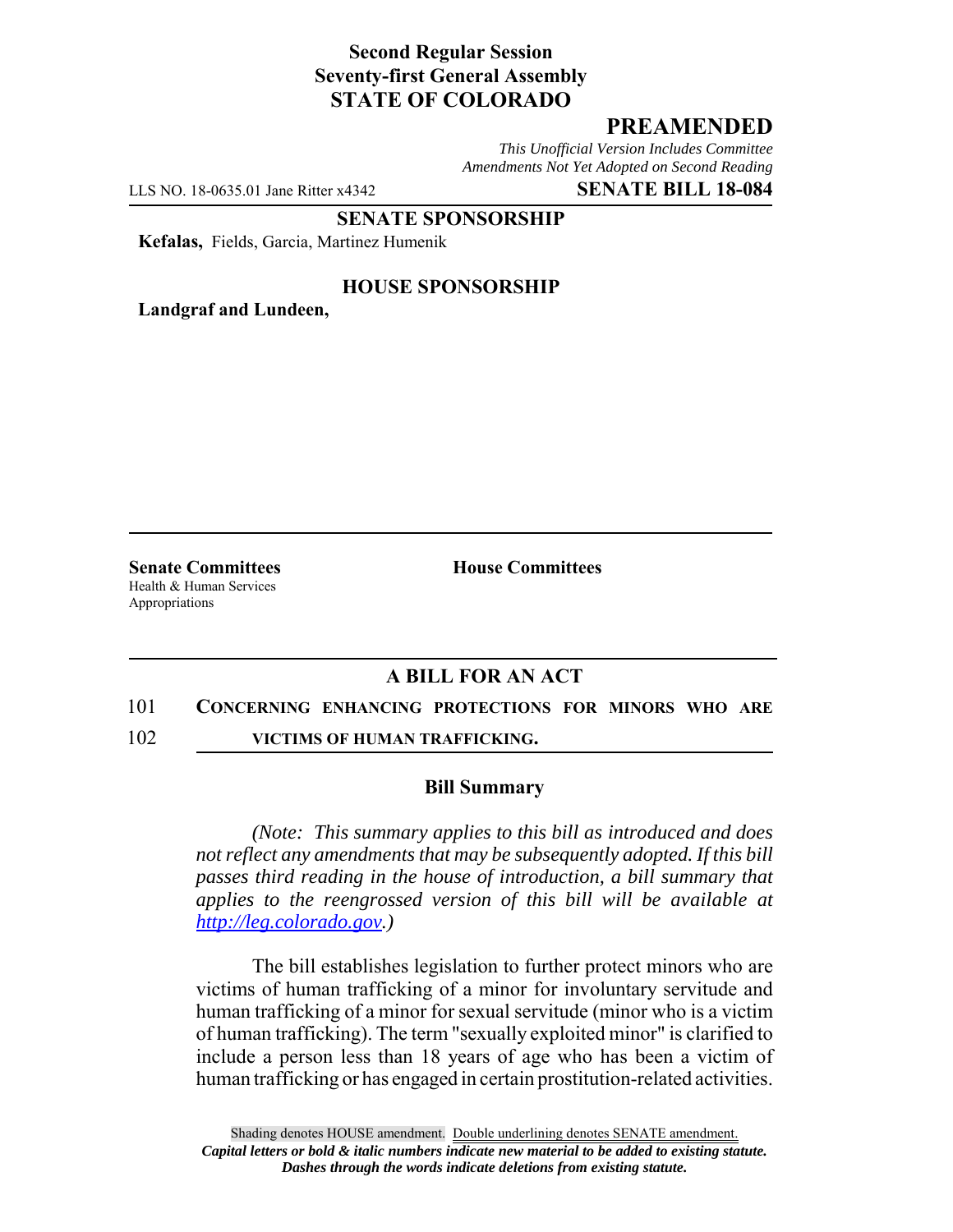A statutory presumption is established that any person who is less than 18 years of age who engages in conduct that would constitute prostitution if such person were an adult is presumed to be a minor who is a victim of human trafficking, and must be referred to the appropriate county department of human or social services for care and services.

The bill makes conforming amendments.

| $\mathbf{1}$   | Be it enacted by the General Assembly of the State of Colorado:            |
|----------------|----------------------------------------------------------------------------|
| $\overline{2}$ | <b>SECTION 1. Legislative declaration.</b> (1) The general assembly        |
| 3              | finds and declares that:                                                   |
| $\overline{4}$ | (a) Human trafficking is a serious problem in Colorado and across          |
| 5              | the nation;                                                                |
| 6              | (b) Among the diverse populations affected by human trafficking.           |
| 7              | children and youth, especially homeless and runaway youth, are             |
| 8              | particularly at risk of being trafficked for sex and involuntary labor;    |
| 9              | (c) Children and youth who are forced into involuntary servitude           |
| 10             | and commercial sexual activity are more properly identified as victims     |
| 11             | and not as criminals; and                                                  |
| 12             | (d) Human trafficking in all forms creates a cycle of violence and         |
| 13             | impacts victims, families, and communities.                                |
| 14             | (2) The general assembly further finds and declares that:                  |
| 15             | (a) As a result of the diverse systems that touch these children's         |
| 16             | and youth's lives, professionals in the child welfare, law enforcement,    |
| 17             | treatment, nonprofit, and faith-based communities must collaborate to      |
| 18             | develop a multidisciplinary approach to protect children and youth who     |
| 19             | are victims of human trafficking. This multidisciplinary approach needs    |
| 20             | to emphasize prevention, protection, prosecution, and partnerships.        |
| 21             | Protecting children and youth who are victims of human<br>(b)              |
| 22             | trafficking from further trauma by recognizing them as victims rather than |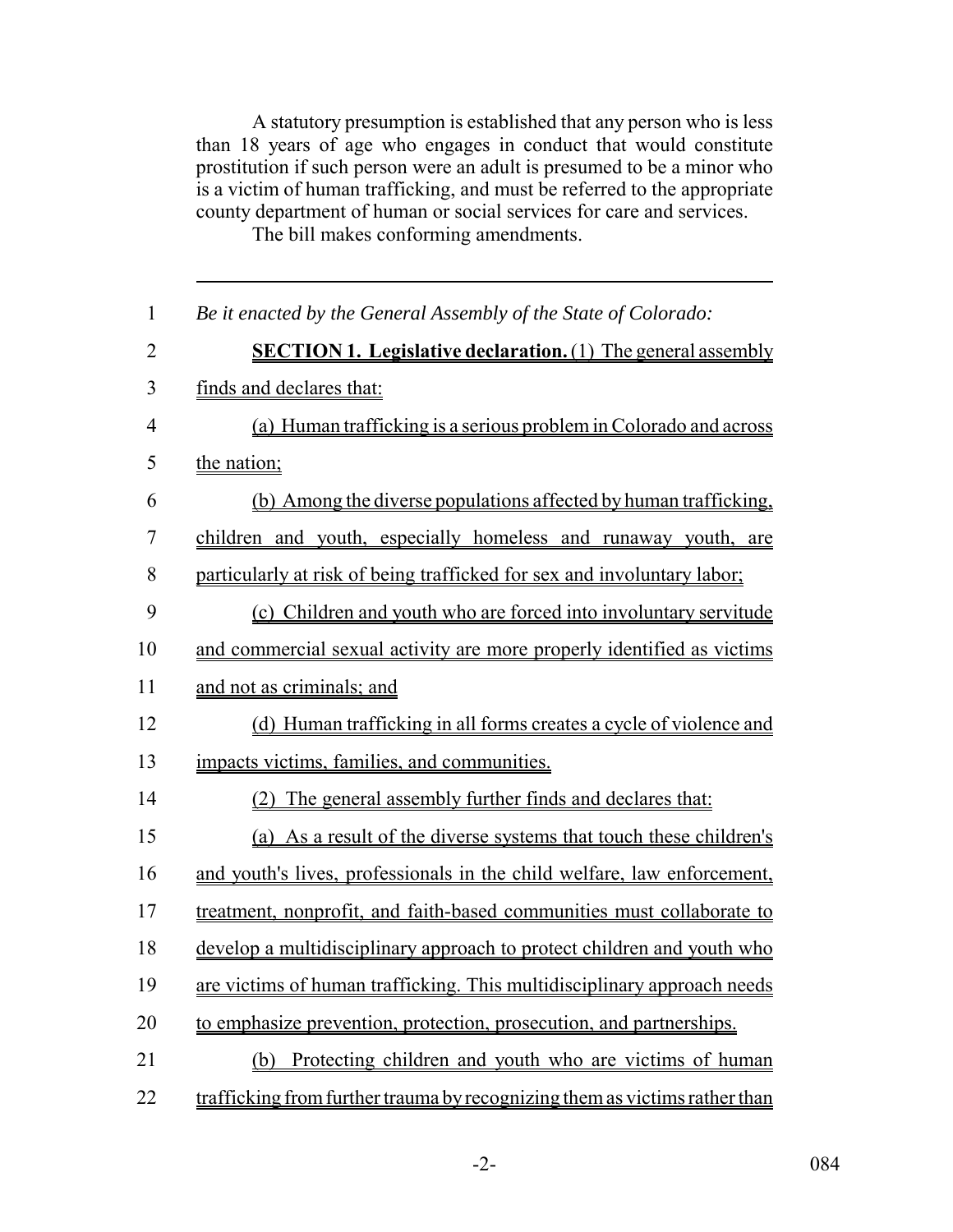|                                                 |  |  | criminals is beneficial for the children and youth involved and therefore |  |  |  |
|-------------------------------------------------|--|--|---------------------------------------------------------------------------|--|--|--|
| $\bullet$ , and the set of the set of $\bullet$ |  |  |                                                                           |  |  |  |

in the public interest.

 (3) It is therefore the intent of the general assembly to: (a) Offer pathways that direct victimized children and youth away from juvenile delinquency by making available to those children and youth appropriate and comprehensive rehabilitative services; (b) Offer protection and provide consistency in the treatment, care, and support of children and youth who are victims of human trafficking so they may continue to heal from the traumatic environment of being trafficked in a restorative justice manner; and (c) Help create a safe haven for children and youth who are victims of human trafficking to come forward without fear and identify their traffickers and perpetrators. (4) Now, therefore, the general assembly joins the federal government and other states around the nation in passing legislation to further combat human trafficking and protect children and youth who are victims of human trafficking. **SECTION 2.** In Colorado Revised Statutes, 19-1-103, **amend** (1)(a) introductory portion, (1)(a)(VIII), and (71); and **add** (62.5) and (62.6) as follows: **19-1-103. Definitions.** As used in this title 19 or in the specified portion of this title 19, unless the context otherwise requires: (1) (a) "Abuse" or "child abuse or neglect", as used in part 3 of 24 article 3 of this title TITLE 19, means an act or omission in one of the following categories that threatens the health or welfare of a child: (VIII) Any case in which a child is subjected to HUMAN TRAFFICKING OF A MINOR FOR INVOLUNTARY SERVITUDE, AS DESCRIBED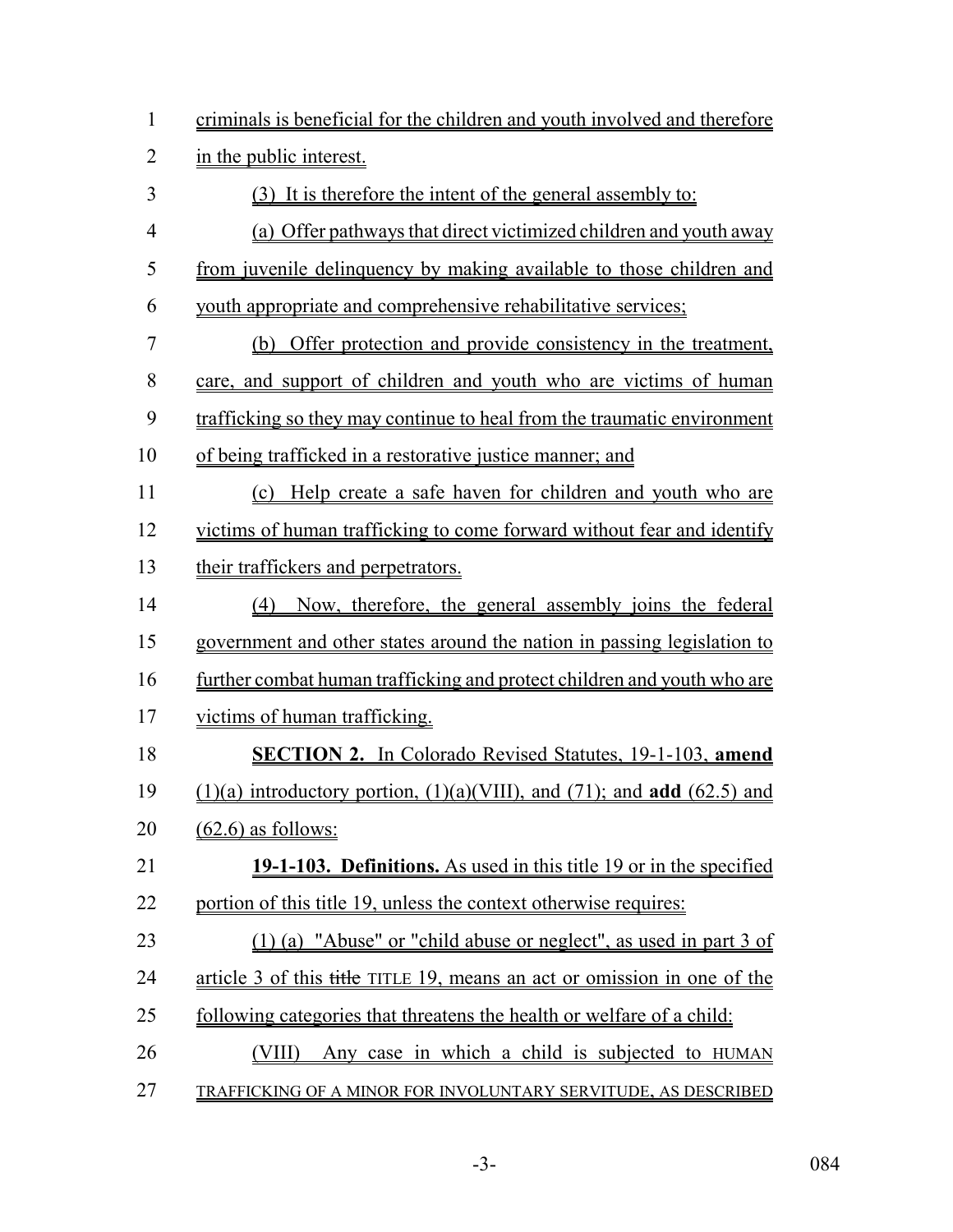| $\mathbf{1}$   | IN SECTION 18-3-503, OR human trafficking of a minor for sexual           |
|----------------|---------------------------------------------------------------------------|
| $\overline{2}$ | servitude, as described in section 18-3-504, C.R.S. SECTION 18-3-504 (2). |
| 3              | (62.5) "HUMAN TRAFFICKING OF A MINOR FOR INVOLUNTARY                      |
| $\overline{4}$ | SERVITUDE" MEANS AN ACT AS DESCRIBED IN SECTION 18-3-503.                 |
| 5              | (62.6) "HUMAN TRAFFICKING OF A MINOR FOR SEXUAL SERVITUDE"                |
| 6              | MEANS AN ACT AS DESCRIBED IN SECTION 18-3-504 (2).                        |
| $\overline{7}$ | (71) (a) "Juvenile delinquent", as used in article 2 of this title        |
| 8              | TITLE 19, means a juvenile who has been found guilty of a delinquent act. |
| 9              | (b) "JUVENILE DELINQUENT" DOES NOT INCLUDE A JUVENILE WHO                 |
| 10             | IS ALLEGED TO HAVE COMMITTED A DELINQUENT ACT, AS DEFINED IN              |
| 11             | SUBSECTION $(71)(c)$ OF THIS SECTION, WHILE A VICTIM OF:                  |
| 12             | (I) SEXUAL EXPLOITATION OF A CHILD, AS DESCRIBED IN SECTION               |
| 13             | $18 - 6 - 403(3)$ ;                                                       |
| 14             | (II)<br>HUMAN TRAFFICKING OF A MINOR FOR INVOLUNTARY                      |
| 15             | SERVITUDE, AS DESCRIBED IN SECTION 18-3-503; OR                           |
| 16             | (III) HUMAN TRAFFICKING OF A MINOR FOR SEXUAL SERVITUDE, AS               |
| 17             | DESCRIBED IN SECTION 18-3-504 (2).                                        |
| 18             | (c) FOR THE PURPOSES OF SUBSECTION $(71)(b)$ OF THIS SECTION              |
| 19             | ONLY, "DELINQUENT ACT" INCLUDES:                                          |
| 20             | ANY MISDEMEANOR OR DRUG MISDEMEANOR OFFENSE IF THE                        |
| 21             | MISDEMEANOR OFFENSE IS NOT A CRIME DEFINED IN SECTION 24-4.1-302          |
| 22             | $(1)$ ; OR                                                                |
| 23             | II) ANY PETTY OR DRUG PETTY OFFENSE; OR                                   |
| 24             | ANY COMPARABLE MUNICIPAL ORDINANCE VIOLATION.                             |
| 25             | <b>SECTION 3.</b> In Colorado Revised Statutes, 18-3-504, amend           |
| 26             | $(1)(a)$ and $(2)(a)$ ; and <b>add</b> $(2.7)$ as follows:                |
| 27             | 18-3-504. Human trafficking for sexual servitude - human                  |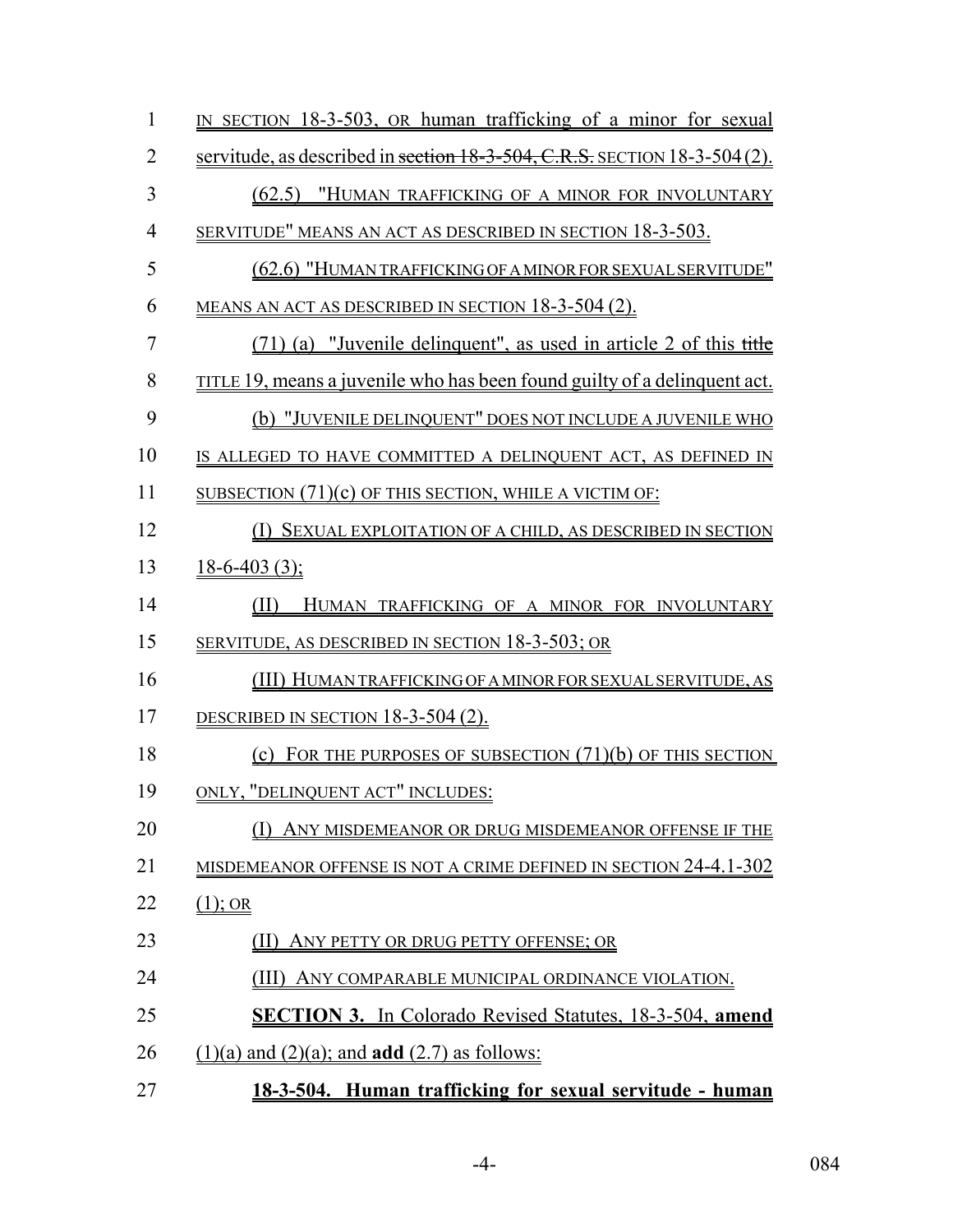| 1              | trafficking of a minor for sexual servitude - affirmative defense -              |
|----------------|----------------------------------------------------------------------------------|
| $\overline{2}$ | <b>immunity</b> - definition. (1) (a) A person $w$ ho COMMITS HUMAN              |
| 3              | TRAFFICKING FOR SEXUAL SERVITUDE IF HE OR SHE knowingly sells,                   |
| 4              | recruits, harbors, transports, transfers, isolates, entices, provides, receives, |
| 5              | or obtains by any means another person for the purpose of coercing the           |
| 6              | person to engage in commercial sexual activity. commits human                    |
| $\overline{7}$ | trafficking for sexual servitude.                                                |
| 8              | $(2)$ (a) A person who COMMITS HUMAN TRAFFICKING OF A MINOR                      |
| 9              | FOR SEXUAL SERVITUDE IF HE OR SHE:                                               |
| 10             | Knowingly sells, recruits, harbors, transports, transfers,<br>(I)                |
| 11             | isolates, entices, provides, receives, obtains by any means, maintains, or       |
| 12             | makes available a minor for the purpose of commercial sexual activity;           |
| 13             | commits human trafficking of a minor for sexual servitude. OR                    |
| 14             | A person who Knowingly advertises, offers to sell, or sells<br>(II)              |
| 15             | travel services that facilitate an activity prohibited pursuant to subsection    |
| 16             | $(2)(a)(I)$ of this section. commits human trafficking of a minor for sexual     |
| 17             | servitude.                                                                       |
| 18             | (2.7) (a) A MINOR WHO IS ALLEGED TO HAVE COMMITTED CERTAIN                       |
| 19             | DELINQUENT ACTS, AS DEFINED IN SUBSECTION $(2.7)(b)$ OF THIS SECTION,            |
| 20             | IS IMMUNE FROM CRIMINAL LIABILITY OR ANY DELINQUENCY PROCEEDING                  |
| 21             | FOR SUCH DELINQUENT ACT IF THE ALLEGED DELINQUENT ACT OCCURRED                   |
| 22             | WHILE THE MINOR WAS A VICTIM OF:                                                 |
| 23             | SEXUAL EXPLOITATION OF A CHILD, AS DESCRIBED IN SECTION                          |
| 24             | $18-6-403(3)$ ;                                                                  |
| 25             | (II)<br>HUMAN TRAFFICKING OF A MINOR FOR INVOLUNTARY                             |
| 26             | SERVITUDE, AS DESCRIBED IN SECTION 18-3-503; OR                                  |
| 27             | (III) HUMAN TRAFFICKING OF A MINOR FOR SEXUAL SERVITUDE, AS                      |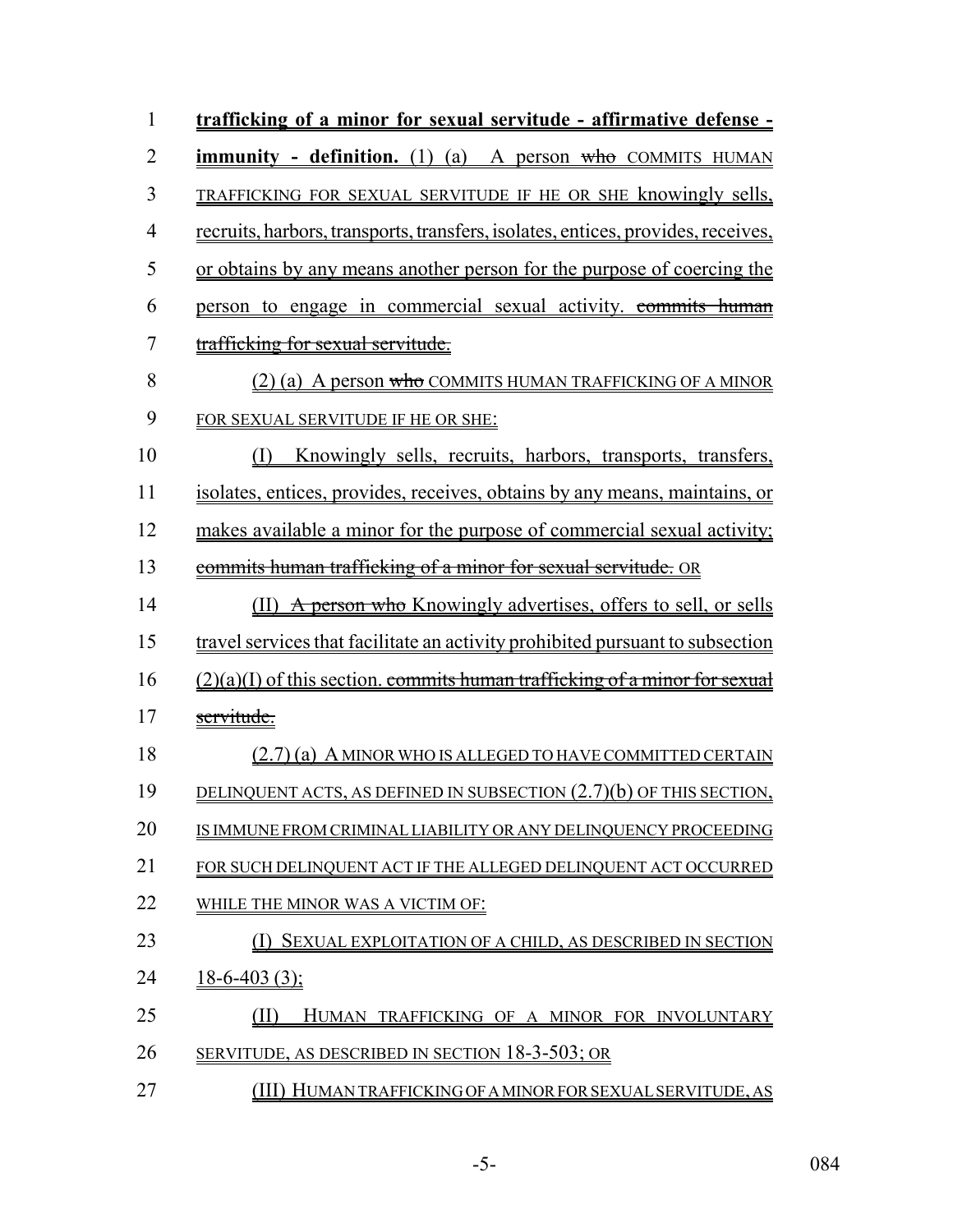| 1  | DESCRIBED IN SUBSECTION (2) OF THIS SECTION.                                                      |
|----|---------------------------------------------------------------------------------------------------|
| 2  | (b)<br>FOR THE PURPOSES OF THIS SUBSECTION (2.7) ONLY,                                            |
| 3  | "DELINQUENT ACT" INCLUDES:                                                                        |
| 4  | ANY MISDEMEANOR OR DRUG MISDEMEANOR OFFENSE IF THE<br>(1)                                         |
| 5  | MISDEMEANOR OFFENSE IS NOT A CRIME DEFINED IN SECTION 24-4.1-302                                  |
| 6  | $(1)$ ; OR                                                                                        |
| 7  | ANY PETTY OR DRUG PETTY OFFENSE; OR                                                               |
| 8  | ANY COMPARABLE MUNICIPAL ORDINANCE VIOLATION.                                                     |
| 9  | (c)<br>FOR A DELINQUENT ACT OR ACTS FOR WHICH A MINOR IS                                          |
| 10 | IMMUNITY PURSUANT TO THIS SUBSECTION<br><b>GRANTED</b><br>$(2.7)$ .<br><b>THE</b>                 |
| 11 | PROSECUTOR SHALL REFRAIN FROM FILING DELINOUENCY OR ANY OTHER                                     |
| 12 | CRIMINAL PROCEEDINGS AGAINST THE MINOR WHEN IT IS DETERMINED BY                                   |
| 13 | THE PROSECUTION, BY A PREPONDERANCE OF THE EVIDENCE, THAT THE                                     |
| 14 | ALLEGED DELINQUENT ACT OR ACTS OCCURRED WHILE THE MINOR WAS A                                     |
| 15 | VICTIM OF ANY CRIME ENUMERATED IN SUBSECTIONS $(2.7)(a)(I)$<br>TO                                 |
| 16 | $(2.7)(a)(III)$ OF THIS SECTION.                                                                  |
| 17 | (d) IF A MINOR IS CHARGED IN DELINQUENCY OR OTHER CRIMINAL                                        |
| 18 | PROCEEDINGS, THE MINOR MAY ASSERT, AT ANY TIME PRIOR TO TRIAL,                                    |
| 19 | THAT HE OR SHE IS ENTITLED TO IMMUNITY PURSUANT TO THE PROVISIONS                                 |
| 20 | (2.7)(a)<br>THE<br><b>SUBSECTION</b><br>OF<br>THIS SECTION.<br><b>MINOR</b><br>ОF<br><b>SHALL</b> |
| 21 | DEMONSTRATE BY A PREPONDERANCE OF THE EVIDENCE THAT HE OR SHE                                     |
| 22 | ENGAGED IN THE CONDUCT ALLEGED IN THE DELINOUENCY OR OTHER                                        |
| 23 | CRIMINAL PROCEEDING WHILE HE OR SHE WAS A VICTIM OF ANY CRIME                                     |
| 24 | ENUMERATED IN SUBSECTIONS $(2.7)(a)(I)$ TO $(2.7)(a)(III)$ OF THIS SECTION.                       |
| 25 | THE MINOR IS ENTITLED TO A PRETRIAL DETERMINATION OF STATUTORY                                    |
| 26 | IMMUNITY WITHIN THIRTY DAYS OF THE FILING OF THE MOTION. IF DENIED                                |
| 27 | BY THE COURT, THE MINOR MAY RAISE AN IMMUNITY DEFENSE OR AN                                       |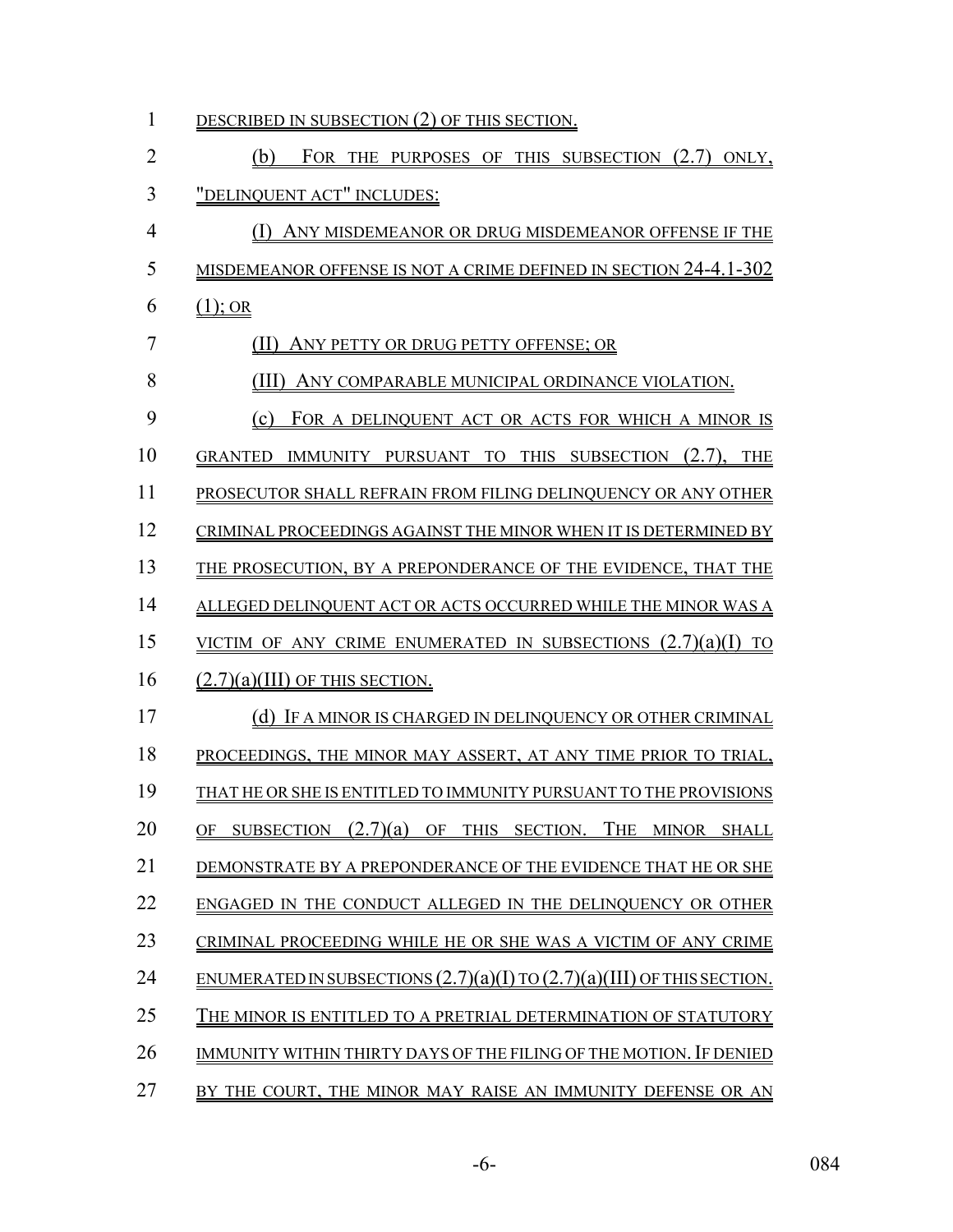1 AFFIRMATIVE DEFENSE.

| $\overline{2}$ | <b>SECTION 4.</b> In Colorado Revised Statutes, 18-7-201, amend (1)        |
|----------------|----------------------------------------------------------------------------|
| 3              | as follows:                                                                |
| 4              | 18-7-201. Prostitution prohibited. (1) Any person, EIGHTEEN                |
| 5              | YEARS OF AGE OR OLDER, who performs or offers or agrees to perform any     |
| 6              | act of sexual intercourse, fellatio, cunnilingus, masturbation, or anal    |
| 7              | intercourse with any person not his OR HER spouse in exchange for money    |
| 8              | or other thing of value commits prostitution.                              |
| 9              | <b>SECTION 5.</b> In Colorado Revised Statutes, 18-7-202, amend (1)        |
| 10             | introductory portion as follows:                                           |
| 11             | 18-7-202. Soliciting for prostitution. (1) A person ANY PERSON,            |
| 12             | EIGHTEEN YEARS OF AGE OR OLDER, commits soliciting for prostitution if     |
| 13             | he OR SHE:                                                                 |
| 14             | <b>SECTION 6.</b> In Colorado Revised Statutes, amend 18-7-207 as          |
| 15             | follows:                                                                   |
| 16             | 18-7-207. Prostitute making display. Any person, EIGHTEEN                  |
| 17             | <u>YEARS OF AGE OR OLDER, who by word, gesture, or action endeavors to</u> |
| 18             | further the practice of prostitution in any public place or within public  |
| 19             | view commits a class 1 petty offense.                                      |
| 20             | <b>SECTION 7.</b> In Colorado Revised Statutes, add 18-7-201.4 as          |
| 21             | follows:                                                                   |
| 22             | <u>18-7-201.4. Presumption of victim of human trafficking of a</u>         |
| 23             | minor for sexual servitude - provision of services - reporting. (1) ANY    |
| 24             | PERSON LESS THAN EIGHTEEN YEARS OF AGE WHO ENGAGES IN CONDUCT              |
| 25             | <u>THAT WOULD CONSTITUTE AN OFFENSE PURSUANT TO SECTION 18-7-201,</u>      |
| 26             | 18-7-202, 18-7-207, OR 18-3-504 IF SUCH PERSON WERE AN ADULT MUST          |
| 27             | BE REFERRED TO THE APPROPRIATE COUNTY DEPARTMENT OF HUMAN OR               |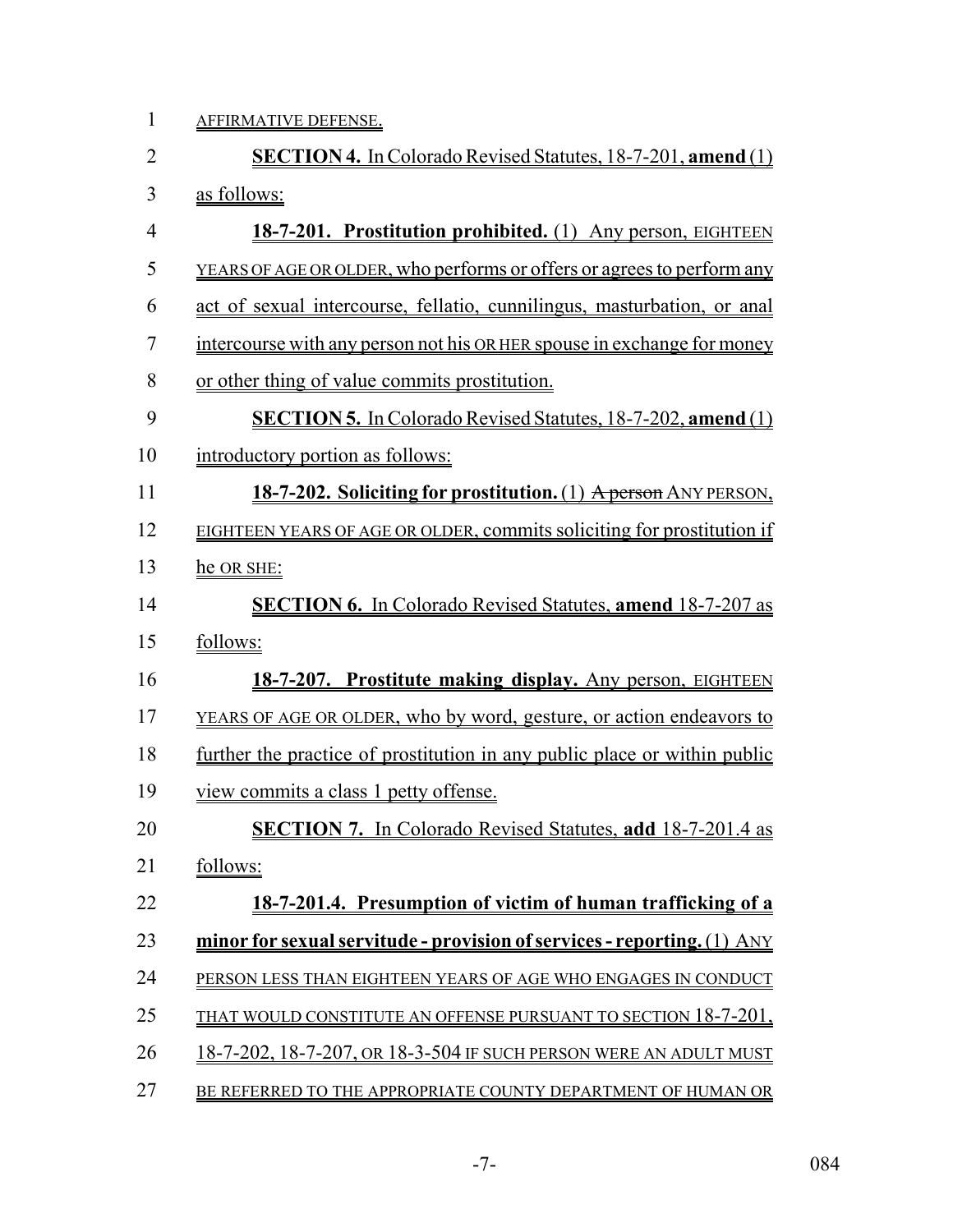| 1              | SOCIAL SERVICES OR THE CHILD WELFARE HOTLINE CREATED PURSUANT TO   |
|----------------|--------------------------------------------------------------------|
| $\overline{2}$ | <u>SECTION 26-5-111.</u>                                           |
| 3              | (2) IF A LAW ENFORCEMENT OFFICER ENCOUNTERS A PERSON WHO           |
| 4              | IS LESS THAN EIGHTEEN YEARS OF AGE WHO IS ALLEGED TO HAVE          |
| 5              | COMMITTED ANY DELINQUENCY OFFENSE AND THERE IS PROBABLE CAUSE      |
| 6              | TO BELIEVE THAT SUCH PERSON IS A VICTIM OF HUMAN TRAFFICKING OF A  |
| 7              | MINOR FOR SEXUAL SERVITUDE PURSUANT TO SECTION $18-3-504$ (2), THE |
| 8              | LAW ENFORCEMENT OFFICER OR COUNTY DEPARTMENT OF HUMAN OR           |
| 9              | <b>SOCIAL SERVICES SHALL:</b>                                      |
| 10             | IMMEDIATELY REPORT A SUSPECTED VIOLATION OF HUMAN<br>(a)           |
| 11             | TRAFFICKING OF A MINOR FOR SEXUAL SERVITUDE TO THE APPROPRIATE     |
| 12             | COUNTY DEPARTMENT OF HUMAN OR SOCIAL SERVICES OR THE CHILD         |
| 13             | WELFARE HOTLINE CREATED PURSUANT TO SECTION 26-5-111. THE          |
| 14             | COUNTY DEPARTMENT OF HUMAN OR SOCIAL SERVICES SHALL                |
| 15             | SUBSEQUENTLY FOLLOW THE REPORTING REQUIREMENTS SET FORTH IN        |
| 16             | SECTION 19-3-308 (4)(c).                                           |
| 17             | (b) WITHIN A REASONABLE TIME FRAME, CONTACT OR CAUSE TO            |
| 18             | BE CONTACTED, IN WRITING:                                          |
| 19             | (I)<br>THE PERSON'S GUARDIAN AD LITEM, AS DEFINED IN SECTION       |
| 20             | 13-91-103 (4). IF A GUARDIAN AD LITEM HAS BEEN APPOINTED BY THE    |
| 21             | COURT;                                                             |
| 22             | (II)<br>A COURT-APPOINTED SPECIAL ADVOCATE, AS DEFINED IN          |
| 23             | SECTION 13-91-103 (3), IF ONE HAS BEEN APPOINTED BY THE COURT; OR  |
| 24             | A SPECIALIZED VICTIM'S ADVOCATE, AS DEFINED IN SECTION             |
| 25             | 13-90-107 (1)(k)(II) OR OTHER CHILD ADVOCATE PROVIDED BY THE       |
| 26             | <b>JURISDICTION; AND</b>                                           |
| 27             | IMMEDIATELY IMPOSE THE PRESUMPTION THAT THE PERSON IS<br>(c)       |